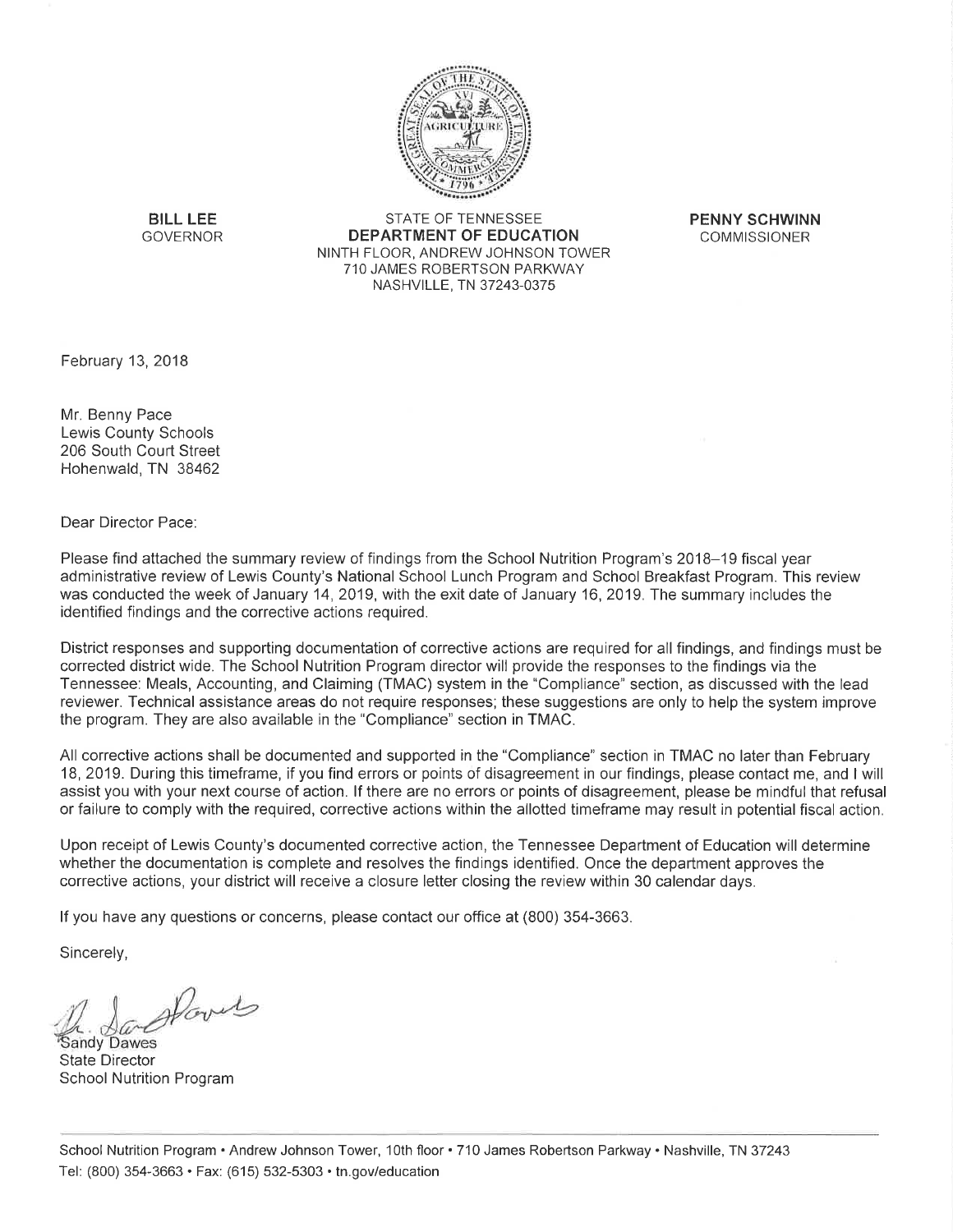

## **Lewis County (510)**

**Review ID: 1094** 

## **Exit Conference Date: 1/16/2019**

Review Year: 2019

Month of Review: December

Lead Reviewer: Randa Meade

|  | $\vert$ Findings ID $\vert$<br>Area | <b>Finding Description</b> | <b>Required Corrective Action</b> |
|--|-------------------------------------|----------------------------|-----------------------------------|
|--|-------------------------------------|----------------------------|-----------------------------------|

## **SFA - Level Findings**

| $100 -$<br>Certification<br>and Benefit<br>Issuance | $V - 0100$ | Certification and benefit<br>issuance requirements were<br>not met. Six students in the<br>review sample were certified<br>for benefits incorrectly.                                                                                                                                                                                   | Change the status of each student in error on<br>the benefit issuance document and send the<br>households a notice of benefit change. Upload<br>the letters to demonstrate compliance. |
|-----------------------------------------------------|------------|----------------------------------------------------------------------------------------------------------------------------------------------------------------------------------------------------------------------------------------------------------------------------------------------------------------------------------------|----------------------------------------------------------------------------------------------------------------------------------------------------------------------------------------|
| 1000 - Local<br>School<br>Wellness<br>Policy        | $V-1000$   | The local school wellness policy<br>did not include all required<br>elements. It lacked policies for<br>food and beverage marketing,<br>standards for all foods and<br>beverages provided (but not<br>sold) to students, description of<br>public involvement, and how<br>policy assessments would be<br>made available to the public. | Revise the local wellness policy to include all<br>required content and upload an updated<br>policy to demonstrate compliance.                                                         |
| $700 -$<br>Resource<br>Management                   | $V-0700$   | The starting balance, revenues,<br>and expenses reported to the<br>state agency for 2017-18 school<br>year did not match the 2018<br>Tennessee Comptroller's<br>annual financial report.                                                                                                                                               | Investigate the discrepancy and upload<br>documentation outlining the differences.                                                                                                     |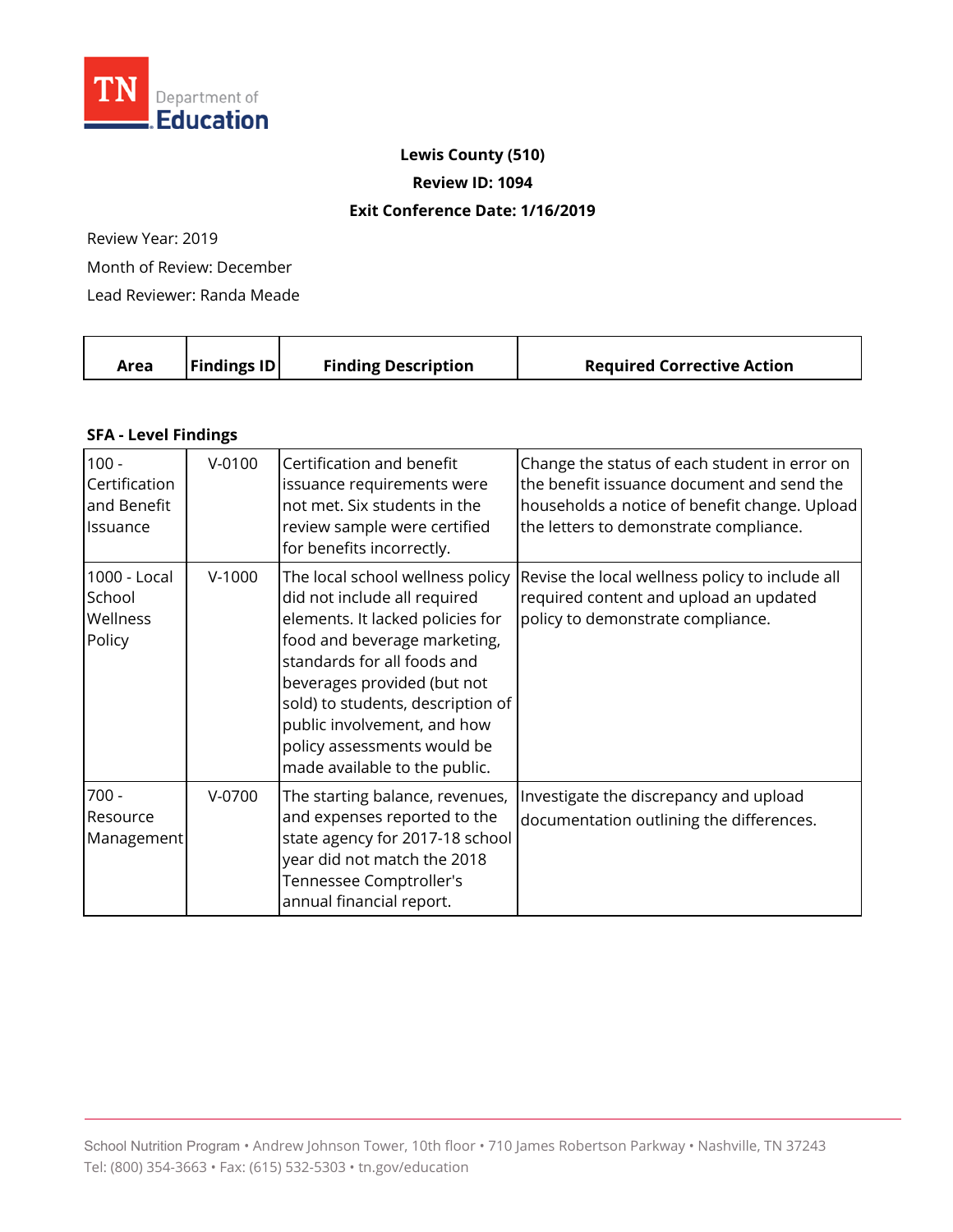

| RMCR-<br>Revenue<br>From<br>Nonprogram<br>Foods | V-RMCR | The adult breakfast meal price<br>was not sufficient to cover the<br>overall cost of the meal. Adults<br>were being charged \$2.00, but<br>the federal reimbursement is<br>\$2.14. Per FNS instruction 782-<br>5, breakfast meals served to                                                                                                     | Raise adult breakfast meal prices and upload<br>a screen shot from the POS that reflects the<br>price change.                                                                                |
|-------------------------------------------------|--------|-------------------------------------------------------------------------------------------------------------------------------------------------------------------------------------------------------------------------------------------------------------------------------------------------------------------------------------------------|----------------------------------------------------------------------------------------------------------------------------------------------------------------------------------------------|
|                                                 |        | adults at non-pricing schools<br>must not be less than the<br>federal reimbursement.                                                                                                                                                                                                                                                            |                                                                                                                                                                                              |
| RMCR-<br>Revenue<br>From<br>Nonprogram<br>Foods | V-RMCR | On the day of review, meals<br>were provided free of charge to<br>three custodians without state<br>agency (SA) approval. Per FNS<br>instruction 782-5, meals may<br>only be furnished to adults free<br>of charge who are directly<br>involved in the operation and<br>administration of school meal<br>programs unless approved by<br>the SA. | Reimburse the nonprofit food service account<br>in full for the cost of adult meals served free<br>of charge to custodians. Upload<br>documentation to demonstrate the transfer of<br>funds. |
| RMCR-<br>Revenue<br>From<br>Nonprogram<br>Foods | V-RMCR | Revenue from nonprogram<br>foods (NPR) requirements were<br>not met. The percent of total<br>revenue versus total food costs<br>could not be determined<br>because nonprogram costs<br>were not included in the NPR<br>calculation.                                                                                                             | Calculate the non-program revenue ratio and<br>the food cost ratio including all revenues and<br>costs. Upload a copy of the corrected<br>calculation to demonstrate compliance.             |

## **Site - Level Findings: Lewis County High (0010)**

| 1100 - Smart<br>Snacks in<br>School | $V-1100$ | not met. One non-complaint<br>beverage and one non-<br>complaint snack was sold to<br>students on the day of review.<br>The 12 ounce and 16 ounce hot<br>chocolate exceeded the calorie<br>per ounce allowance. The<br>Doritos exceeded the sodium<br>and percentage of calories from<br>fat allowances. | Smart snack requirements were Eliminate the use of these non-compliant<br>products or replace them with compliant<br>alternatives. Upload nutrition information for<br>the new products to demonstrate compliance. |
|-------------------------------------|----------|----------------------------------------------------------------------------------------------------------------------------------------------------------------------------------------------------------------------------------------------------------------------------------------------------------|--------------------------------------------------------------------------------------------------------------------------------------------------------------------------------------------------------------------|
|-------------------------------------|----------|----------------------------------------------------------------------------------------------------------------------------------------------------------------------------------------------------------------------------------------------------------------------------------------------------------|--------------------------------------------------------------------------------------------------------------------------------------------------------------------------------------------------------------------|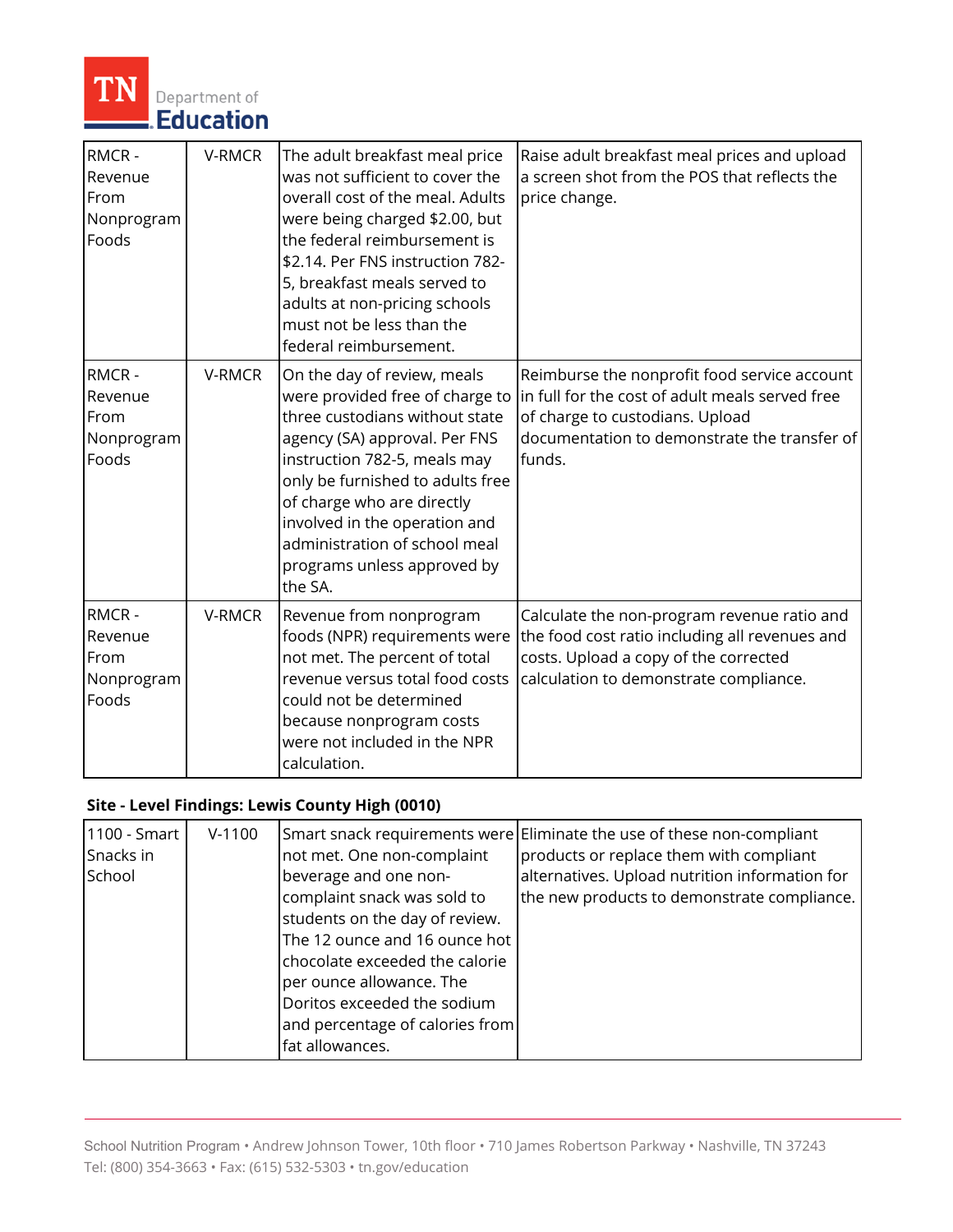

| 1100 - Smart<br>Snacks in<br>School                                 | $V-1100$ | The number of days that<br>school-sponsored fundraisers<br>where foods or beverages were<br>sold to students during the<br>school day could not be<br>determined. Documentation<br>used to track fundraisers was<br>inaccurate. On the day of<br>review, the concession stand<br>was not open to students.<br>However, documentation<br>showed that it was open. | Create a new procedure for tracking<br>infrequent fundraisers to ensure the state-<br>defined limit of 20 days per semester is<br>maintained. Upload the new procedure and<br>tracker to demonstrate compliance.       |
|---------------------------------------------------------------------|----------|------------------------------------------------------------------------------------------------------------------------------------------------------------------------------------------------------------------------------------------------------------------------------------------------------------------------------------------------------------------|------------------------------------------------------------------------------------------------------------------------------------------------------------------------------------------------------------------------|
| 1400 - Food<br>Safety                                               | $V-1400$ | The food safety plan was not<br>properly implemented. Some<br>foods observed on the day of<br>review in the refrigerator and<br>freezer were not dated, and<br>first in, first out (FIFO) inventory<br>management could not be<br>confirmed.                                                                                                                     | Retrain staff on proper receiving and storage<br>procedures. Upload a copy of the agenda and<br>training roster for proof of compliance.                                                                               |
| 1400 - Food<br>Safety                                               | $V-1400$ | Hot and cold holding<br>temperature logs for selected<br>dates were available for review<br>but were incomplete.<br>Temperatures were only<br>recorded for one day of the<br>review period.                                                                                                                                                                      | Retrain staff on proper holding of hot and cold<br>foods. Upload a copy of the agenda and<br>training roster for proof of compliance.                                                                                  |
| 400 - Meal<br>Components<br>and<br>Quantities -<br><b>Breakfast</b> | $V-0400$ | Breakfast meal pattern<br>requirements were not met.<br>Signage explaining what<br>constitutes a reimbursable<br>breakfast to students was not<br>available.                                                                                                                                                                                                     | Develop signage that explains what<br>constitutes a reimbursable meal and display it<br>in the meal service area. Upload a picture of<br>the service area where the signage is<br>displayed to demonstrate compliance. |
| 400 - Meal<br>Components<br>and<br>Quantities -<br>Lunch            | $V-0400$ | Lunch meal pattern<br>requirements were not met.<br>Signage explaining what<br>constitutes a reimbursable<br>lunch to students was not<br>available.                                                                                                                                                                                                             | Develop signage that explains what<br>constitutes a reimbursable meal and display it<br>in the meal service area. Upload a picture of<br>the service area where the signage is<br>displayed to demonstrate compliance. |